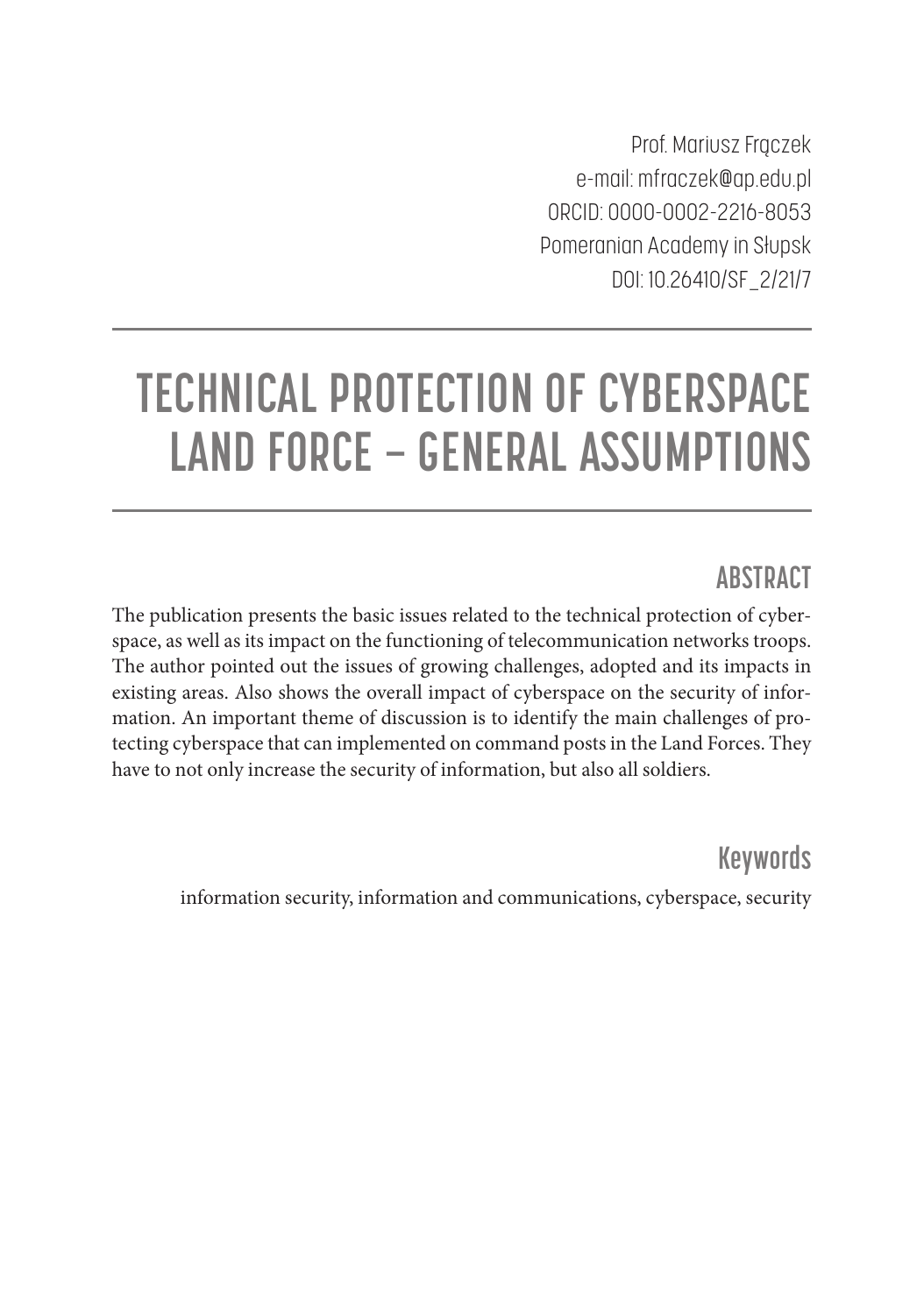#### **Introduction**

The military communication system is a part of the state telecommunication system designed to ensure the transmission of information for the needs of troops in times of peace, crisis and war. Its architecture is formed by forces and consists of communication and information technology, developed in a manner corresponding to the organization of command and the nature of operations.

The communication system should ensure continuous, covert, timely and reliable exchange of information. It enables efficient command of troops and directing of means of warfare<sup>1</sup>. Thanks to it military command functions and communication with non-military forces is ensured. Military communication system consists of three subsystems: command, information exchange (communication network) and supply.

The criterion of exploited means of communication causes that, in classical terms, the communication system consists of four elements:

- 1. Telecommunications networks.
- 2. Computer networks.
- 3. Military field mail.
- 4. Signaling network.

The dynamic development of information technology and the phenomenon of convergence of services means that the first two elements have formed a single ICT network<sup>2</sup>. Currently it is the foundation of the ability of the army to information exchange. It enables the provision of communication services for commanders and soldiers. Communication system has a broader meaning than communication network, which in colloquial terms are often equated with each other.

The Military communication network is a network of forces and consists of communication deployed in a specific area and working according to a plan to exchange information and direct combat encounter<sup>3</sup>.

In the XXI century there has been an increased interest in modern solutions in the field of communications. The Land Forces have defined new expectations and challenges in this area for the operation of command posts, communications networks and the ability to operate automated systems of command and direction of means of warfare. It was agreed that used military, automated command systems will have the ability to share data with other systems of own troops and systems of other NATO countries through standardization of data exchange. The target state is to reach ability to secure transmition of information in electronic form by all military systems and ICT networks, as well as having access to them by all authorized soldiers.

# **Cybersecurity of Land Forces**

Security – the meaning of this term in terms of organization and operation of a given information and communication network cannot be defined unequivocal. It has an interdisciplinary meaning and

<sup>1</sup> *Regulamin działań wojsk lądowych,* DWLąd 115/2008, Warszawa 2008, pkt. 14027.

<sup>2</sup> M. Frączek, *Wieloaspektowość kształtowania bezpieczeństwa sieci teleinformatycznej wojsk lądowych*, Warszawa AON 2015, p. 31.

<sup>3</sup> J. Mazurkiewicz, *Leksykon łączności wojskowej*, AON, Warszawa 1996, p. 176.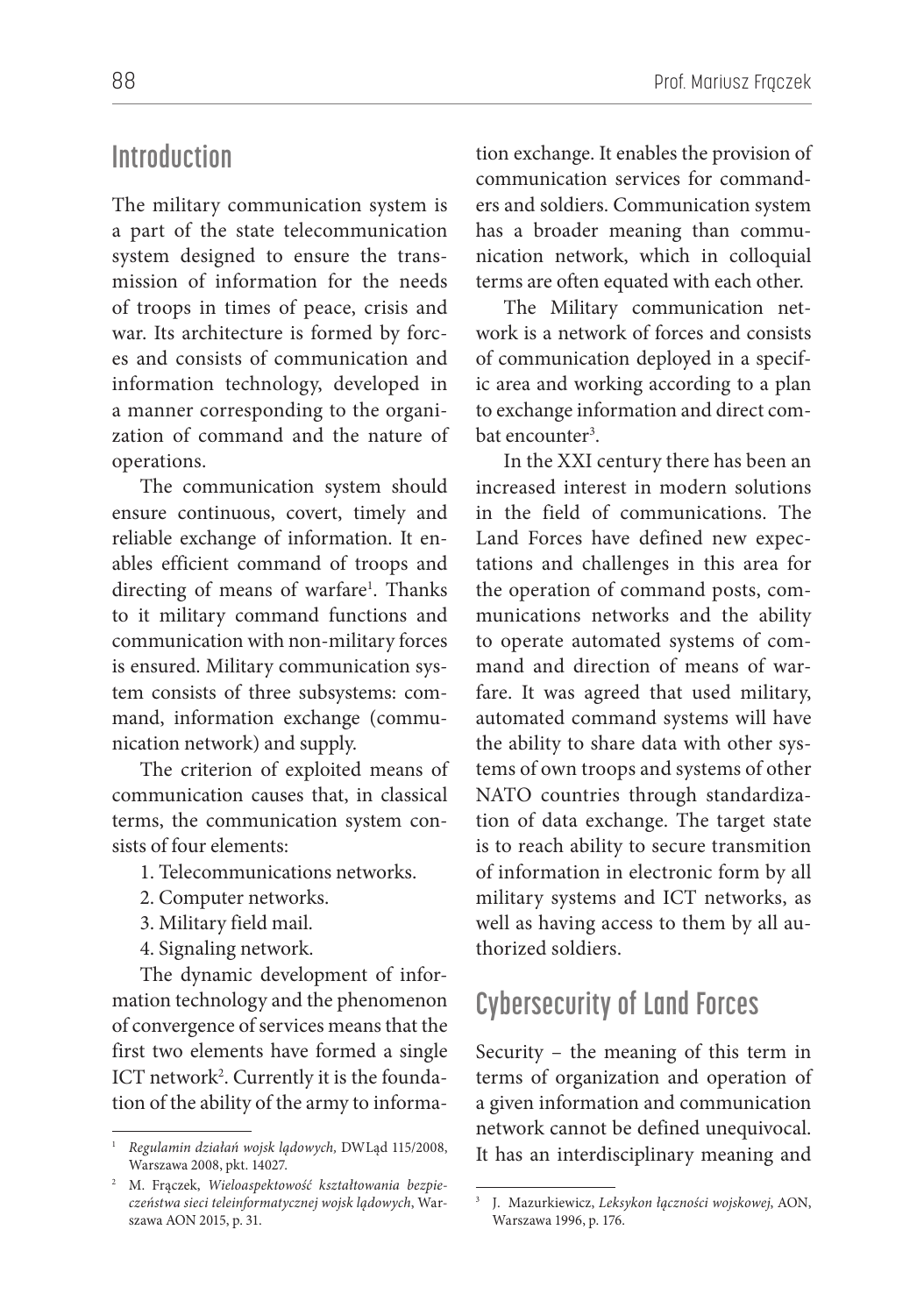this is a result of its various interpretations available in the literature<sup>4</sup>.

It is impossible to unequivocal indicate which of them best reflects the essence of the presented issue. According to the author, ICT network security should be identified with ensuring, in the indicated place and time, a state which means no risk of information loss or losses in the elements of the ICT network. Therefore, it is a state obtained as a result of an organized (organizational and technical) protection against possible threats, expressed in the ratio of the possessed potential intended to ensure information protection and the possibility of using forces and means appropriately to the scale of threats $^5$ .

The challenge facing ground troops is determining the importance of cybersecurity to ensure their ability to accomplish their stated tasks. Similarly, as in the case of the ICT network, the author has a number of doubts related to the interpretation of the term cyberspace contained both in legal acts,

as well as the literature on the subject<sup>6</sup>. According to the Polish law it is also defined heterogeneously and it is rather impossible to work out an unambiguous definition accepted by all expert environments. From the perspective of the tasks set for the army, one could base the service activities only on the provisions of the Act of 30 August 2011<sup>7</sup>. Cyberspace is as the space of production and exchange of information created by information and communication systems. The Act allows for the use of all available resources and means to defend it, not excluding military action. In addition, it allows the possibility of imposing martial law on the territory of our country resulting from an attack in cyberspace and the implementation of all possible measures to defend our own computer networks<sup>8</sup>.

According to the author, one of the most important documents in which the term cyberspace was defined is the Doctrine of Cyber Security of the

<sup>4</sup> *Regulamin Działań Wojsk Lądowych,* DWLąd Wewn. 115/2008, Warszawa 2008, *Słownik definicji*. *Encyklopedia wiedzy komputerowej, Warszawa 2006*, Biblioteczka Komputer Świat No. 3/03 (23), p. 213*.*  Liderman K., *Podręcznik administratora bezpieczeństwa teleinformatycznego*, Warszawa 2003, p. 18. Liderman K., *Analiza ryzyka i ochrona informacji w systemach komputerowych*, PWN, Warszawa 2008, p. 11-12. *Encyklopedia Nauki i techniki*, Prószyński i spółka, Warszawa 2002, tom I, p. 139.

<sup>5</sup> M. Frączek, *Wieloaspektowość kształtowania bezpieczeństwa sieci teleinformatycznej wojsk lądowych*, Warszawa AON 2015, p.79.

<sup>6</sup> *Dictionary of the English Language, Fourth Edition copyright* ©2000 by Houghton Mifflin Company. Updated in 2009. Published by Houghton Mifflin Company, *Random House Kernerman Webster's College Dictionary*, © 2010 K Dictionaries Ltd. Copyright 2005, 1997, 1991 by Random House, Inc., *Rządowy program ochrony cyberprzestrzeni Rzeczypospolitej Polskiej na lata 2011-2016*, Ministerstwo Spraw Wewnętrznych i Administracji, Warszawa 2010, p.6, Ustawa z dnia 17 lutego 2005 roku *"O informatyzacji działalności podmiotów realizujących zadania publiczne",* Art. 3, pkt. 3., M. Frączek, W*ieloaspektowość kształtowania bezpieczeństwa sieci teleinformatycznej wojsk lądowych*, Warszawa AON 2015, p. 149-151.

<sup>7</sup> Ustawa z dnia 30 sierpnia 2011 roku *O zmianie ustawy o stanie wojennym oraz o kompetencjach Naczelnego Dowódcy Sił Zbrojnych i zasadach jego podległości konstytucyjnym organom Rzeczypospolitej Polskiej oraz niektórych innych ustaw.*

<sup>8</sup> M. Frączek, *Wieloaspektowość kształtowania bezpieczeństwa sieci teleinformatycznej wojsk lądowych*, Warszawa AON 2015, p. 150.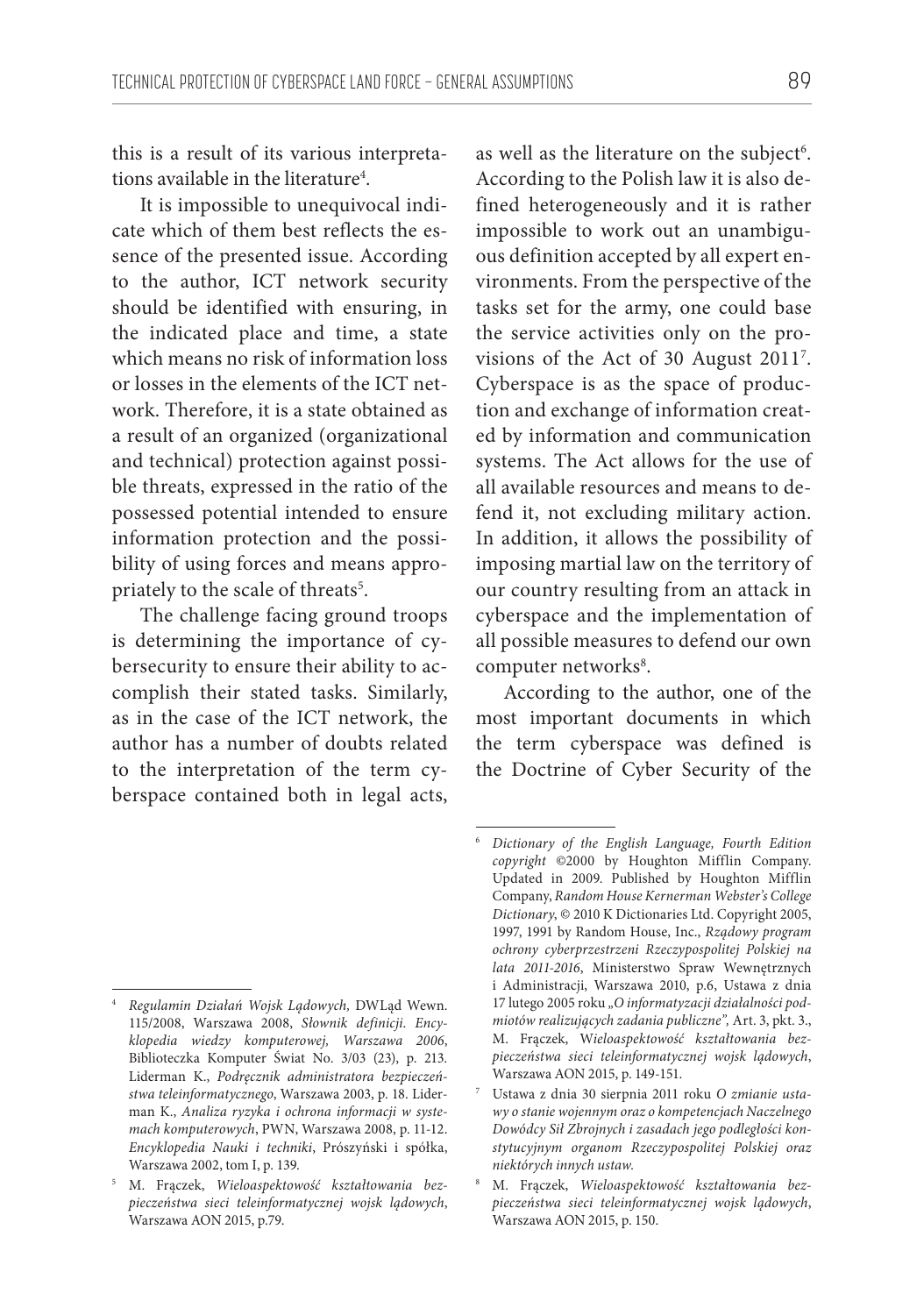Republic of Poland9 , which indicates strategic directions for ensuring the desired level of security in cyberspace and further defines it as the space of processing and exchange of information created by information and communication systems, together with the interconnections between them and relations with users<sup>10</sup>.

It is worth noting that the aforementioned Doctrine... attempted to reconcile different environments and to develop a compromise on the functioning of the armed forces in cyberspace, among other things. Hence, another concept called cyber security environment appeared. It is defined as the totality of conditions for the functioning of a given entity in  $cy$ berspace<sup>11</sup>. Thus, the meaning of the term cyberspace is permanently evolving. It should be noted the ongoing heated discussions among people of science on the genesis and meaning of the term cyberspace and various, not always uniform interpretations of it, because the precise characterization of cyberspace is difficult, which is due to various reasons.

One of the most important institutions tasked with protecting the state from external aggression is the military. Therefore, protection against cyberwarfare has been reflected in Polish law with respect to the functioning of the entire armed forces, thus including the land forces.

10 Ibidem*.* 

Cyberwarfare is also referred to as cyberattack. Generally, it is the use of an ICT network to conduct offensive operations with the help of dedicated software. The essential features of cyber warfare, are:

- a. gaining information superiority,
- b. invisibility of the adversary,
- c. the area of operation is cyberspace, so perhaps the entire world;
- d. time is the critical factor.

The author believes that, security in cyberspace should be equated with ensuring a state that means no risk of losing information important to the user or organization as a result of the application of security undertakings adequate to the scale of threats<sup>12</sup>.

War in cyberspace is conducted by commanders at all levels and levels of command as part of combat operations. It is not a colloquially understood war of computer scientists against each other – between IT specialists (good/ blue) and IT specialists (bad/ red).

In computer networks of telecommunication operators, it is erroneously assumed that only information in electronic form exposed to cybercrime<sup>13</sup>, cyberterrorism<sup>14</sup> and hacktivism should be protected.

<sup>9</sup> *Doktryna Cyberbezpieczeństwa Rzeczypospolitej Polskiej* z dnia 22 stycznia 2015 roku, wyd. BBN, wyd. Warszawa 2015. *Przesłanie Prezydenta Rzeczypospolitej Polskiej.*

<sup>11</sup> *Doktryna Cyberbezpieczeństwa Rzeczypospolitej Polskiej* z dnia 22 stycznia 2015 roku, wyd. BBN, wyd. Warszawa 2015. *Przesłanie Prezydenta Rzeczypospolitej Polskiej*, Wprowadzenie, p. 5.

<sup>12</sup> M. Frączek, *Wieloaspektowość kształtowania bezpieczeństwa sieci teleinformatycznej wojsk lądowych*, Warszawa AON 2015, p. 152.

<sup>13</sup> A. Bógdal-Brzezińska, M.F. Gawrycki, *Cyberterroryzm i problemy bezpieczeństwa informacyjnego we współczesnym świecie*, Warszawa 2003, p. 325.

<sup>14</sup> D. E. Denning, *Wojna informacyjna i bezpieczeństwo informacji*, Wydawnictwa Naukowo-Techniczne, Warszawa 2002, T. Jemioła, J. Kisielnicki, K. Rajchel, *Cyberterroryzm – nowe wyzwania XXI wieku*, Wydział Wydawnictwa i Poligrafii Wyższej Szkoły Policji w Szczytnie, Warszawa 2009 r.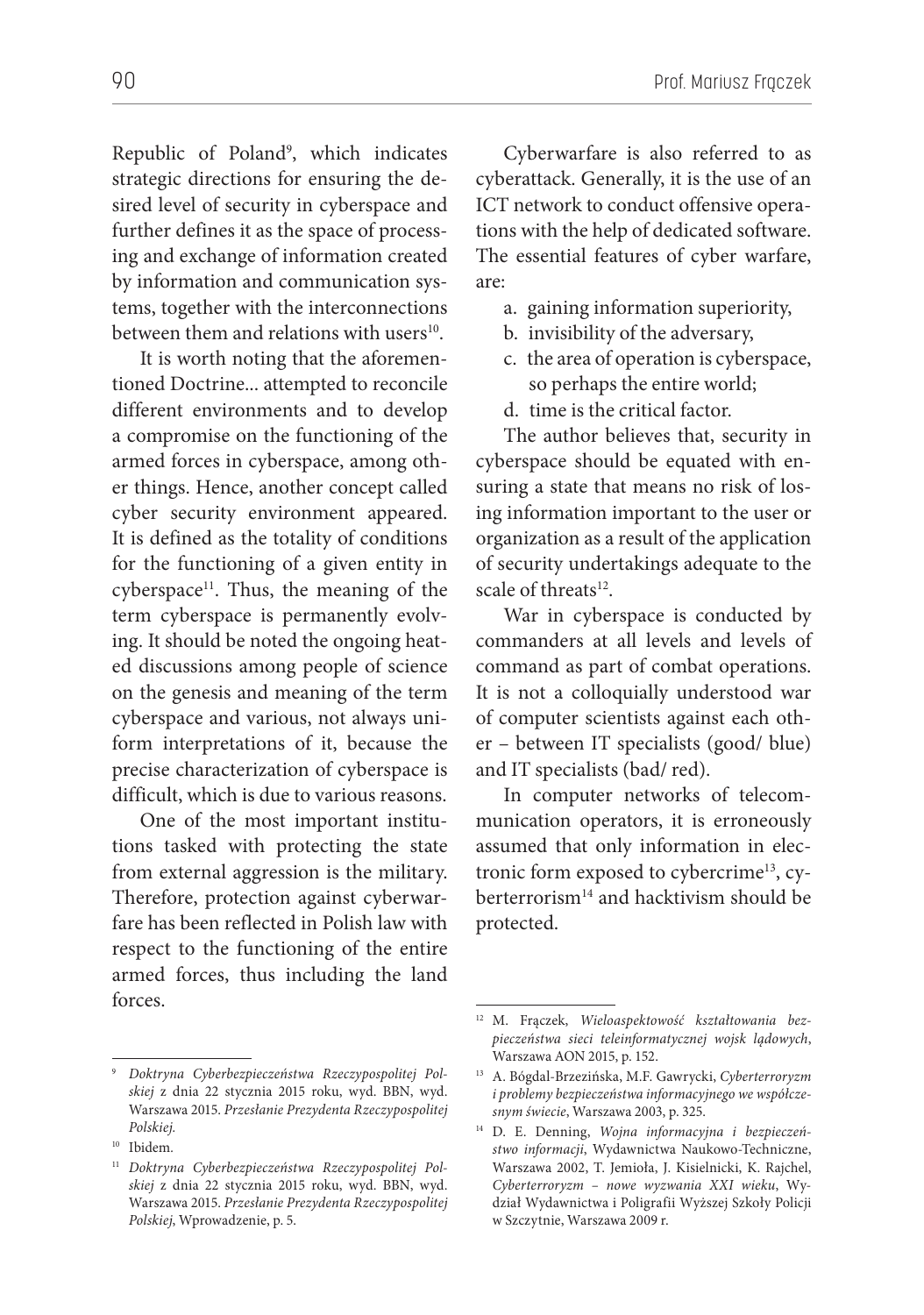The Land Forces ICT network primarily addresses cyber threats that affect its security. These include:

- a. network operations,
- b. electronic spectrum operations,
- c. radio-electronic warfare,
- d. network operations using computers.

The author's empirical research indicates that the goal of operations in cyberspace, is to achieve advantage and dominance on the electromagnetic battlefield. Protection of information, including classified information in accordance with the law On the protection of classified information of August 5, 2010, is only one of the many requirements necessary to meet.

Considerations and analyses of identified and potential threats to information security in the information and communication network of the land forces indicate the need to answer two questions:

- 1. Who or what should be protected?
- 2. How can cyberspace protection be ensured for units performing tasks at the tactical level?

Firstly, there are many differences between the information and communication network of the land forces and the services available to every Polish citizen. The same applies to the diversity of their threats. The military takes into account operations in the electromagnetic spectrum and the capabilities of the future opponent in the field of radio-electronic warfare. Modern resources of reconnaissance allow to effectively disrupt radio systems, but also to indicate the location of the development of command posts, which are the objects of air force and artillery attacks. The main conclusion – knowledge of threats and rules of information protection may be decisive for survival of soldiers.

Poland's participation in NATO means access to knowledge, joint cooperation and consideration of response to various scenarios of potential attacks in cyberspace domain. It is also important for one's own security to build defensive capabilities in the face of anticipated threats.

Secondly, it should be noted that this issue is very complex and requires the implementation of many organizational and technical projects. Thanks to them it is possible to increase the protection of cyberspace of fighting soldiers. It should also not be forgotten that the military increasingly often performs tasks other than in wartime – as part of crisis response operations (rescue and evacuation actions, assistance during disasters or natural disasters, but also the fight against terrorism) or peace support operations.

In the paper the author's attention focused mainly on the technical area of cybersecurity.

# **Technical measures for information security in cyberspace**

A necessary condition for the operation of any military ICT network is to equip it with technical means to ensure the security of information transmission. Digital devices meet high requirements for the protection of transmitted data. At the same time, in order to improve security,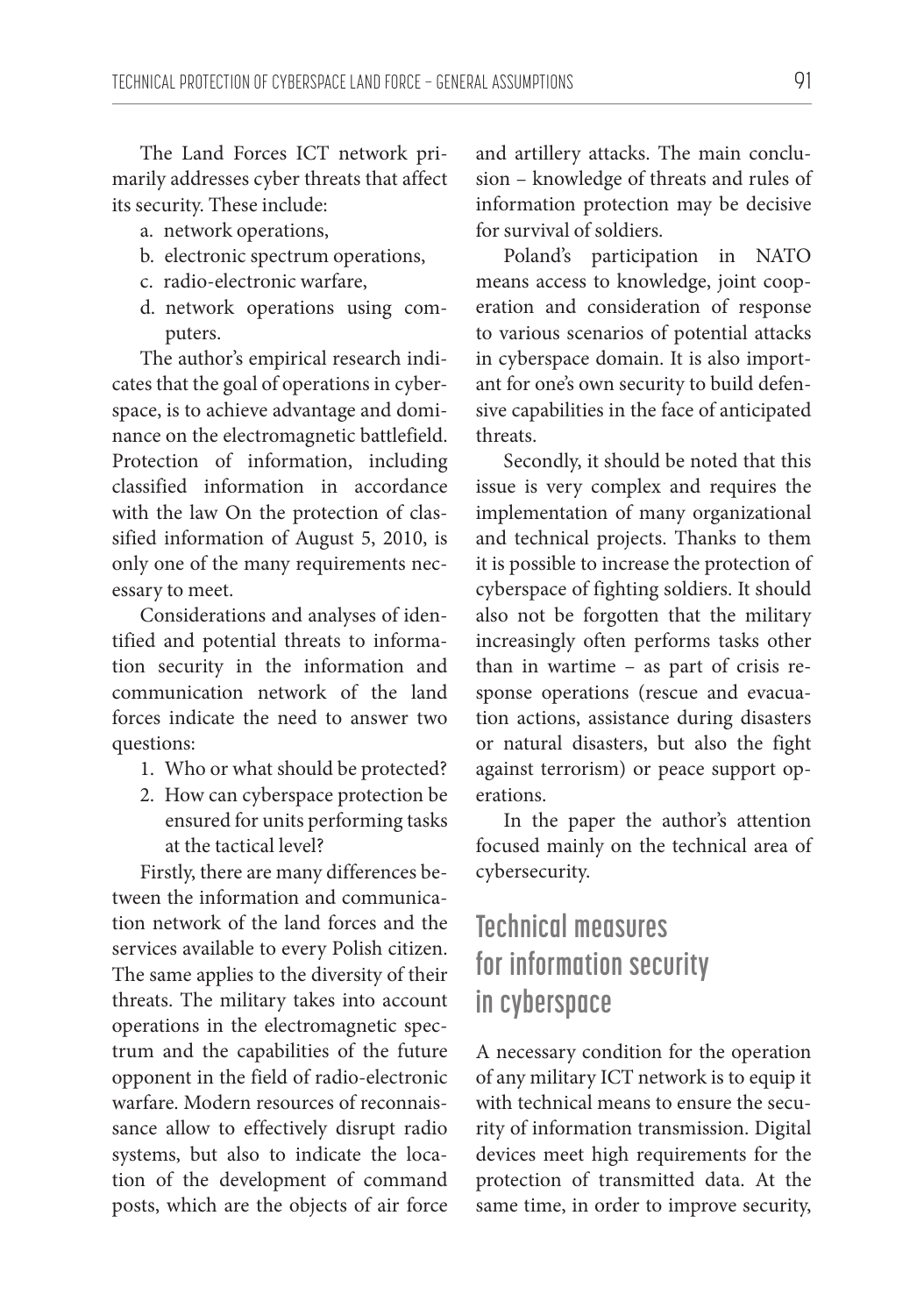as well as to minimize errors in operation or access to network resources, opportunities will be created to automatically record the work of users and to control the transmitted information.

The implemented procedures for security of information transmission, device identification and connections are strictly enforced. Sophisticated technical protection methods are used, barriers for unauthorized people are created, which should effectively protect all information transmitted in the ICT network. It is not easy and requires a lot of forces and resources.

The security level of information exchange should be appropriate to the category of the transmitted messages and always strive to protect against unauthorized disclosure. The author proposed that technical security measures for information exchange in an ICT network should be divided into four types:

- 1. Hardware protection of an ICT network (transmission security).
- 2. Electromagnetic protection of ICT network.
- 3. Software influence on information security in ICT network.
- 4. Cryptographic protection of data communication network.

### **Hardware protection of ICT network**

Observations indicate that currently used technical equipment operating in the information and communication network of ground forces in a limited way provide the desired level of protection for exchanged messages. The biggest shortcomings relate to the protection of messages transmitted at the level of company – battalion. On the other hand, a positive phenomenon is that commanders recognize the needs for an increase in information security in the technical aspect. There are also implemented solutions (multipurpose transmission vehicles/ command vehicles/ mobile command posts), the equipment of which meets high requirements.

Factors affecting the hardware security of the ICT network are:

- 1. The impossibility of theft of classified equipment and the exclusion of the possibility of replacing it with other equipment without compromising security.
- 2. Maximum use of external input-output for a given device.
- 3. The source of funds operating in an ICT network is known.
- 4. Devices used in an ICT network should meet the requirements of immunity to interference and the ability to delete data that should not be disclosed.
- 5. Maintaining a constant power supply for the operation of devices transmitting information.
- 6. Transmission security protecting the transmitted information against eavesdropping, traffic analysis, etc.

ITC network security always entails considerable financial outlays for the protection of lines and devices located within and outside the protection zones. In the field conditions it was considered optimal to use fiber optic cables in the areas of deployment of command posts, which guarantee high security of information and prevent (without their phys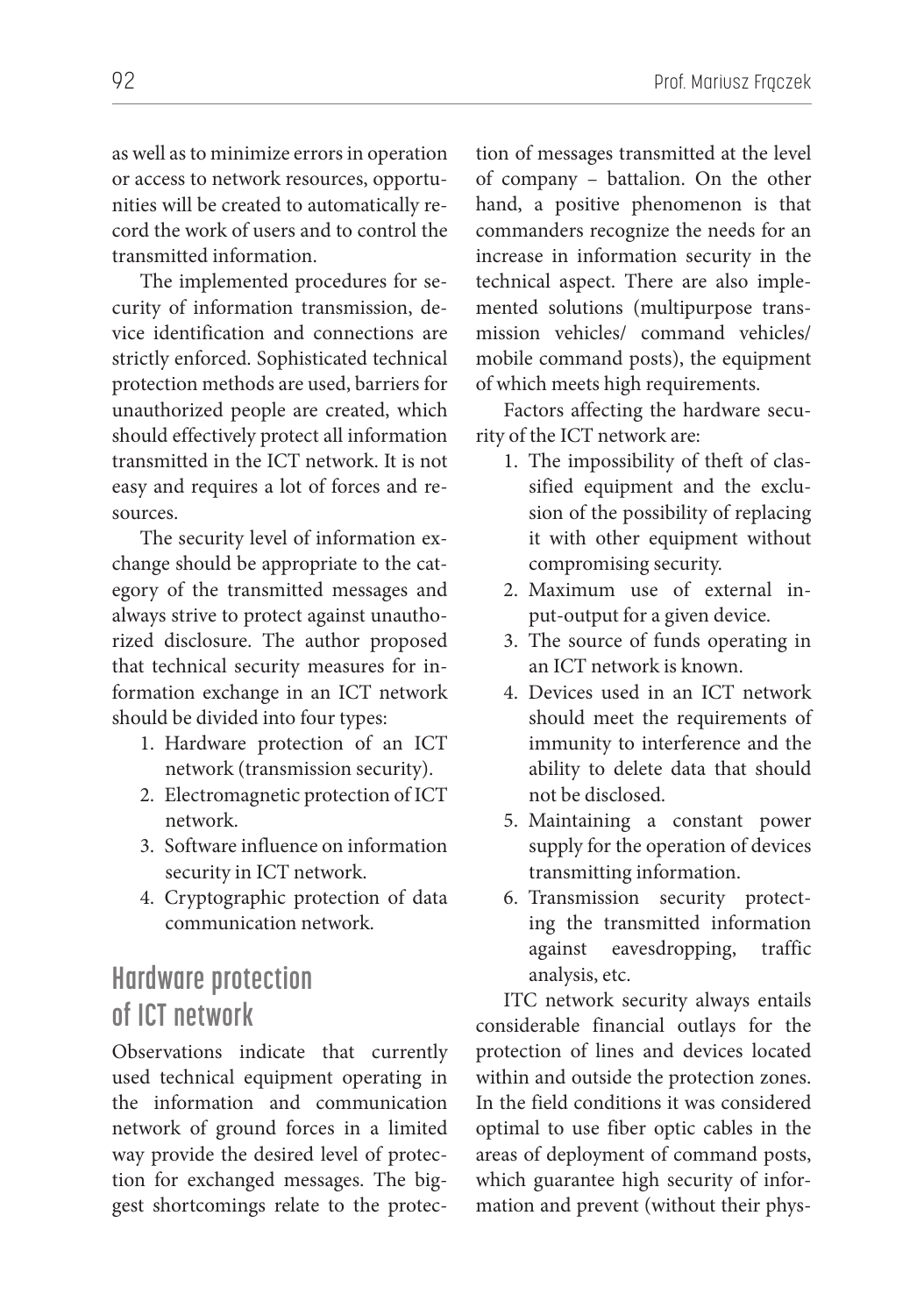ical damage) eavesdropping of transmitted messages.

### **Electromagnetic protection of the ICT network**

All electronic equipment is a source of electromagnetic emissions and requires an appropriate level of protection. This contributes to an increase in the cost of ensuring the safety of devices emitting electromagnetic energy. This issue is less important when performing tasks in garrisons due to the number of means of communication used, their protection and the use of fixed ICT infrastructure. The second pole of consideration are mobile systems deployed in areas of military dislocation.

Applied technical means can always be a source of information for the enemy. The following deserve special attention: devices emitting electromagnetic waves – especially medium-power radio stations. The same applies to computer network and radio-cable network. Another challenge that is difficult to exclude are cell phones used by soldiers, devices with access to the global network (palmtop/ netbook/ laptop/ tablet), as well as phones for satellite communications.

Transmission of information may be best secured in military networks, but there may always be an irresponsible soldier using a social networking site, who thanks to one photo will betray the location of own troops. There are many examples of this both by Russian/Ukrainian soldiers during the Russia-Ukraine conflict and by US soldiers during their stay in Iraq and Afghanistan.

Electromagnetic protection of ICT network is provided by placing telecommunication devices, connections and lines in protective zones, which guarantee EEM security. Various devices and technologies are used, the detailed characteristics of which will be omitted.

Practical assurance of safety against electromagnetic emissions is realized by:

- 1. Shielding of computers, transmission equipment and their cabling and the use of shielding booths.
- 2. The introduction into military equipment of equipment with very low power and thus low revealing emissions.
- 3. Operation of radio means at minimum power.
- 4. Placing computer workstations in restricted access areas.
- 5. Improving knowledge of the potential adversary's radio-electronic reconnaissance capabilities.

Achieving 100% electromagnetic security of the ICT network is difficult, but it represents the development of technical means of communication and information technology guaranteeing low revealing emission, which should then go to the troops.

# **Influence of software on information security in ICT networks**

Software enables devices to operate using established management mechanisms and the sequence of individual tasks execution, as well as ensures information security. Conducted analyses allowed to conclude that software used in infor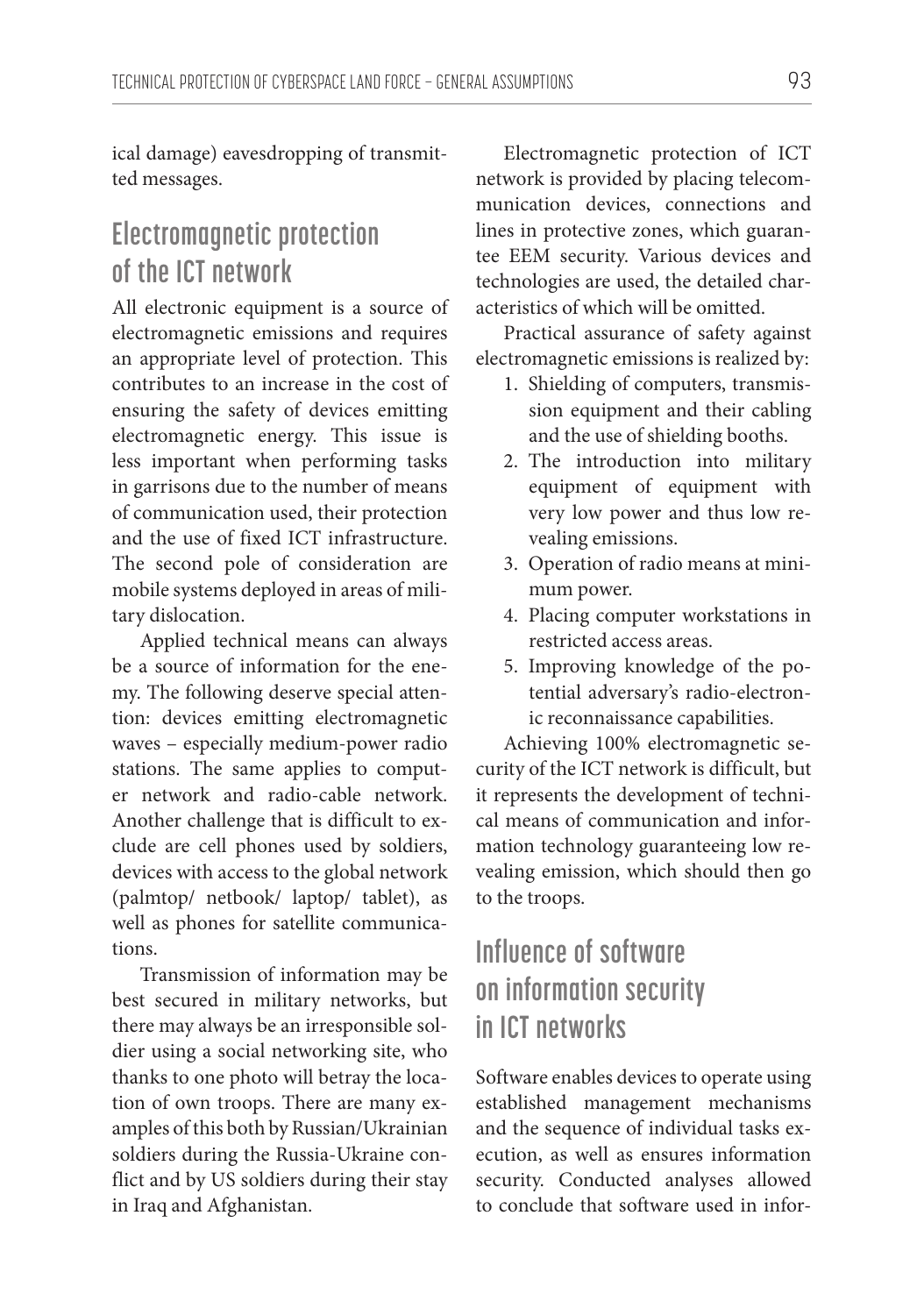mation and communication network of Land Forces should enable15:

- 1. Information exchange between network users.
- 2. Control of access to information transmitted in computer networks (identification of oneself and strangers) through logging of verified persons and access passwords dedicated to them.
- 3. Establishing barriers (mechanisms) preventing the introduction of viruses or other infected software – which can have permanent consequences in the form of network malfunctions.
- 4. Changing access codes (passwords) by authorized persons – remote control of the networks.
- 5. Meeting imposed security standards (the barrier above which access to the software does not occur) and at the same time allowing to work on it in the scope of its modernization, control, or work reports.
- 6. Full monitoring of information exchanged in a computer network, including determination of time of message transmission, addressees, urgency category, manner of message reception and whether it was an authorized recipient (by whom and when).

The software used in the Land Forces ICT network is less vulnerable to a variety of threats. This is due to the separation of military networks from the global network. Increased security of information exchange in ICT networks and minimization (exclusion) of a large number of errors during their operation is always associated with the use of proven software.

## **Cryptographic protection of the ICT network**

Cryptography is the art of converting a written text, understandable to all into an encrypted text understandable only to insiders, who know the cipher<sup>16</sup>. Cryptography is a science that deals with the confidentiality of transmitted information. This term should also be understood as the art of securing messages $17$ . Cryptography is also defined as an element of computer science that allows, through various methods, to secure the information created, transmitted or processed in digital form. It is a tool for securing services running online (transmission) or off-line (electronic mail), in a purely software, hardware or mixed<sup>18</sup> way.

Cryptographic protection is the application of methods and measures to secure information by encrypting it and using cryptographic mechanisms that guarantee the integrity and authentication of entities or information. In the land forces, it is used when transferring information outside controlled access zones. Data exchange always takes place in accordance with applicable laws. It should guarantee the following services:

<sup>15</sup> M. Frączek, *Wieloaspektowość kształtowania bezpieczeństwa sieci teleinformatycznej wojsk lądowych*, Warszawa AON 2015, p. 194.

<sup>16</sup> M. Szymczak (red. naukowa), *Słownik języka…*, wyd. cyt., tom I, p. 1063.

<sup>17</sup> B. Schneider, *Kryptografia dla praktyków*, WNT, Warszawa 1995, p. 19.

<sup>18</sup> A. Urbanek, *Ilustrowany leksykon teleinformatyka*, IDG, Warszawa 2001, p. 122.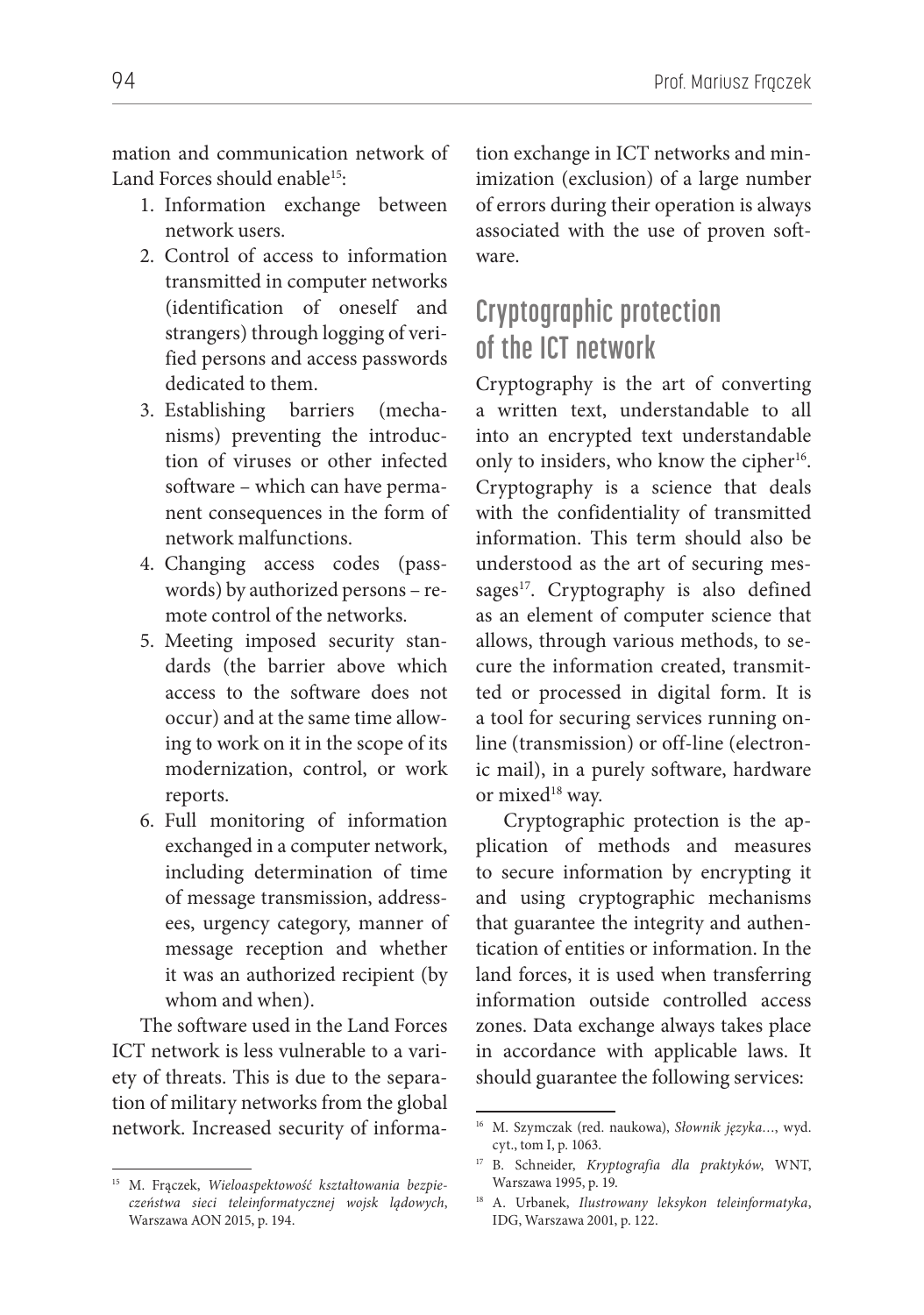- a. confidentiality-Defines the extent to which data cannot be accessed or disclosed to unauthorized persons, entities, or processes;
- b. integrity- protection against unauthorized modification of data;
- c. authentication verification of the declared identity of the subject;
- d. nonrepudiation the inability of one of the entities involved in the data exchange to deny its participation in all or part of the exchange.

The Land Forces troops use a variety of cryptographic means. The operation of special devices is aimed at ensuring the security of transmitted information at the highest level and they are the most guarded devices of communication and information technology elements of the network.

#### **Summary**

The growth of threats to information forces the constant search for and use of new, hard-to-break ways to protect it. Designed and used security system should protect against all threats, including those related to the fifth combat environment, which is cyberspace. Omitting or overprotecting always has a negative impact on information security. This is due to poor protection or difficult to avoid improper implementation of developed procedures.

Technical protection, as one of three important elements, should effectively ensure the security of information transfer. At the same time it should be noted that the deeper the awareness of the necessity to ensure information protection

by people having access to it and the mutual co-operation of all its users, the better the security of information transfer can be. Observing the accepted rules, procedures and thus the established level of ensuring protection must not be treated as a necessary evil, but as a result of the necessity of such behavior accepted by everyone. The possibility of loss, interception, substitution or modification of transmitted messages must be limited, so that the accepted principles of its protection are not revealed.

The essential function of the communications system is to ensure continuity of information transmission for the command process. This can be achieved as a result of development and operation of modern communication networks, which will always and under any terrain and weather conditions have the ability to transmit messages. A positive trend of development is aiming at transformation of the current structure of military ICT network in the direction indicated in the assumptions of network-centric battlefield (NCW – Network Nentric Warfare/ NNEC – NATO Network Enabled Capacity). However, it should be kept in mind that it will require time and high costs of modernization or replacement of equipment.

The analysis of existing capabilities to ensure the security of technical protection of information and military in cyberspace indicates the following final conclusions:

1. The weakest element of the security system is man, because the most depends on him (use of information/ desire for profit/ pursuit of power/ system design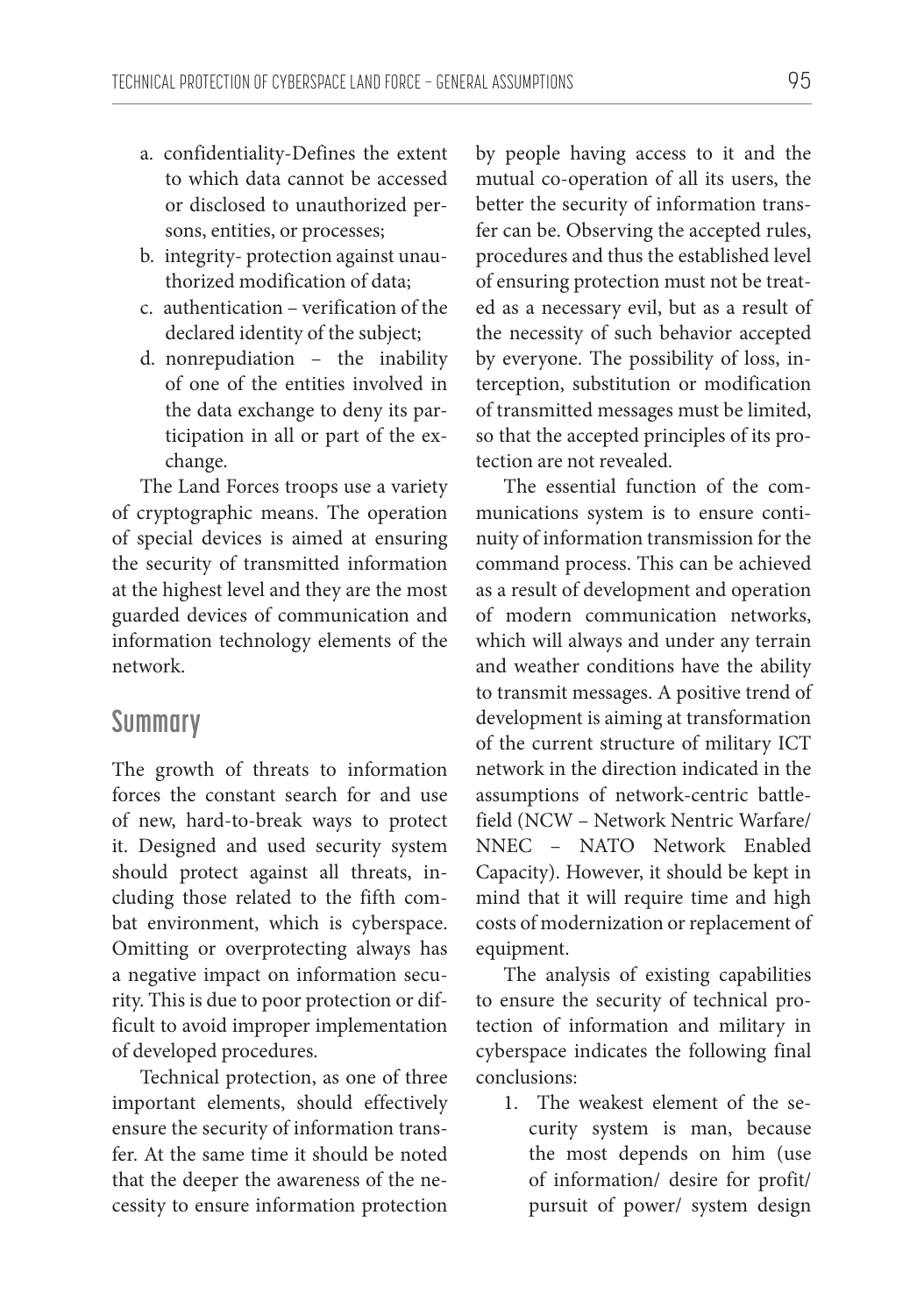or committing crimes related to breaking into information resources).

- 2. Technological progress causes the development of ways to secure ICT networks and improve the means of acquiring information.
- 3. It is always necessary to strive for an optimal system ensuring technical security by combining the capabilities of various means.
- 4. Costs incurred for information transmission security should result in protecting messages according to the hierarchy of their importance.
- 5. The use of network monitoring system should ensure efficient detection of threats and network vulnerabilities.
- 6. Designing, organizing and implementing new devices should result in creating a secure working environment.
- 7. The problem of ensuring information and communication network security occupies much wider area of consideration than just virtual domain or technical means in general.
- 8. Execution of tasks by land forces (ICT network security) in the area of cyberspace is guaranteed by the interaction of all three factors. Organizational security and physical security author deliberately omitted in the study.
- 9. Currently ground forces are looking for and adapting new solutions and the latest information technologies. This process requires time to meet additional expec-

tations related to information protection, which are defined in NATO and European Union documents.

To conclude, problems raised in this publication are only a prelude to proper research conducted in the widely understood area of cyberspace. The explicit character of the publication makes it necessary to present this area in general terms.

#### **Bibliography**

- Bógdal-Brzezińska A., Gawrycki M.F, *Cyberterroryzm i problemy bezpieczeństwa informacyjnego we współczesnym świecie*, Warszawa 2003.
- Denning D. E., *Wojna informacyjna i bezpieczeństwo informacji*, Wydawnictwa Naukowo-Techniczne, Warszawa 2002.
- *Dictionary of the English Language*, Fourth Edition copyright ©2000 by Houghton Mifflin Company. Updated in 2009. Published by Houghton Mifflin Company.
- *Doktryna Cyberbezpieczeństwa Rzeczypospolitej Polskiej z dnia 22 stycznia 2015 roku*, BBN, wyd. Warszawa 2015.
- *Encyklopedia Nauki i techniki*, Prószyński i spółka, Warszawa 2002, tom I.
- *Encyklopedia wiedzy komputerowej*, 2006, Biblioteczka Komputer Świat nr 3/03 (23).
- Frączek M., *Wieloaspektowość kształtowania bezpieczeństwa sieci teleinformatycznej wojsk lądowych*, Warszawa AON 2015.
- Jemioła T., Kisielnicki J., Rajchel K., *Cyberterroryzm – nowe wyzwania XXI wieku*, Wydział Wydawnictwa i Poligrafii Wyższej Szkoły Policji w Szczytnie, Warszawa 2009 r.
- Liderman K., *Analiza ryzyka i ochrona informacji w systemach komputerowych*, PWN, Warszawa 2008.